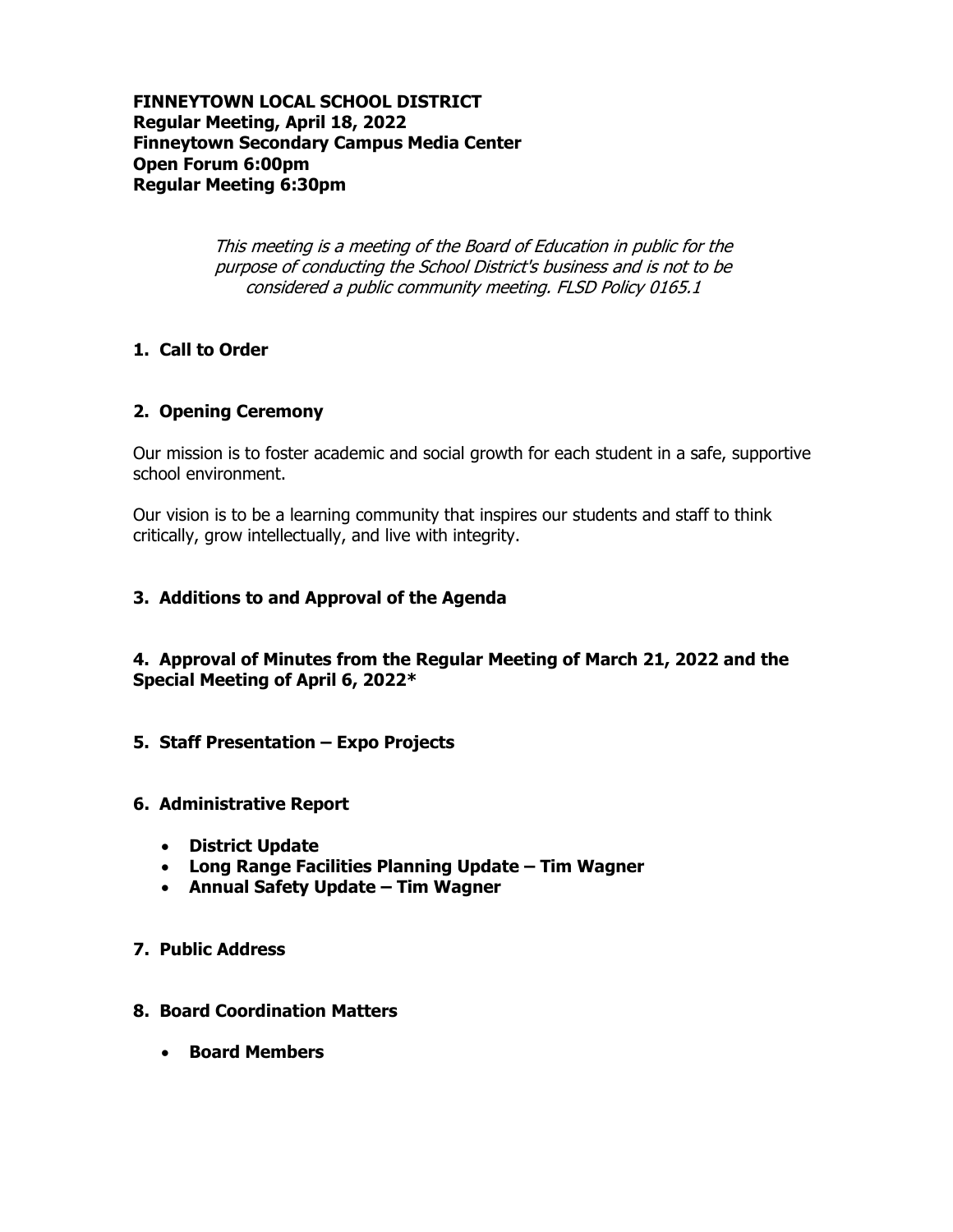### **9. Financial Matters**

### **9.1 Adoption of the Consent Calendar**

It is recommended that the Board adopt the "Consent Calendar" as follows:

Action by the Board of Education in adoption of the "Consent Calendar" at this point of the agenda means that all items appearing with an asterisk (\*) after the title constitute the "Consent Calendar" and are adopted by one single motion, unless a member of the Board of Education or the Superintendent requests that any such item be removed from the "Consent Calendar" and voted upon separately.

### **a) Monthly Financial Report\***

### **b) Depository and Investment Balances as of March 31, 2022\***

| U.S. Bank |                     | 0.0050% | 282,243.06      |
|-----------|---------------------|---------|-----------------|
| STAR Ohio |                     | 0.3600% | \$22,270,439.23 |
| U.S. Bank | (construction fund) | 0.6100% | \$6,466,232.40  |
| STAR Ohio | (construction fund) | 0.3600% | \$4,337,159.03  |

### **c) Interest Earned on Depository and Investment Accounts as of March 31, 2022\***

| General Fund             | \$5,263.91 |
|--------------------------|------------|
| <b>Construction Fund</b> | \$1,195.54 |

### **d) Monthly Bond Project Spending and Commitment Report\***

[See attachment]

### **e) Approval of the Amended Official Certificate of Estimated Resources\***

It is recommended that the Board approve the Amended Official Certificate of Estimated Resources.

[See attachment]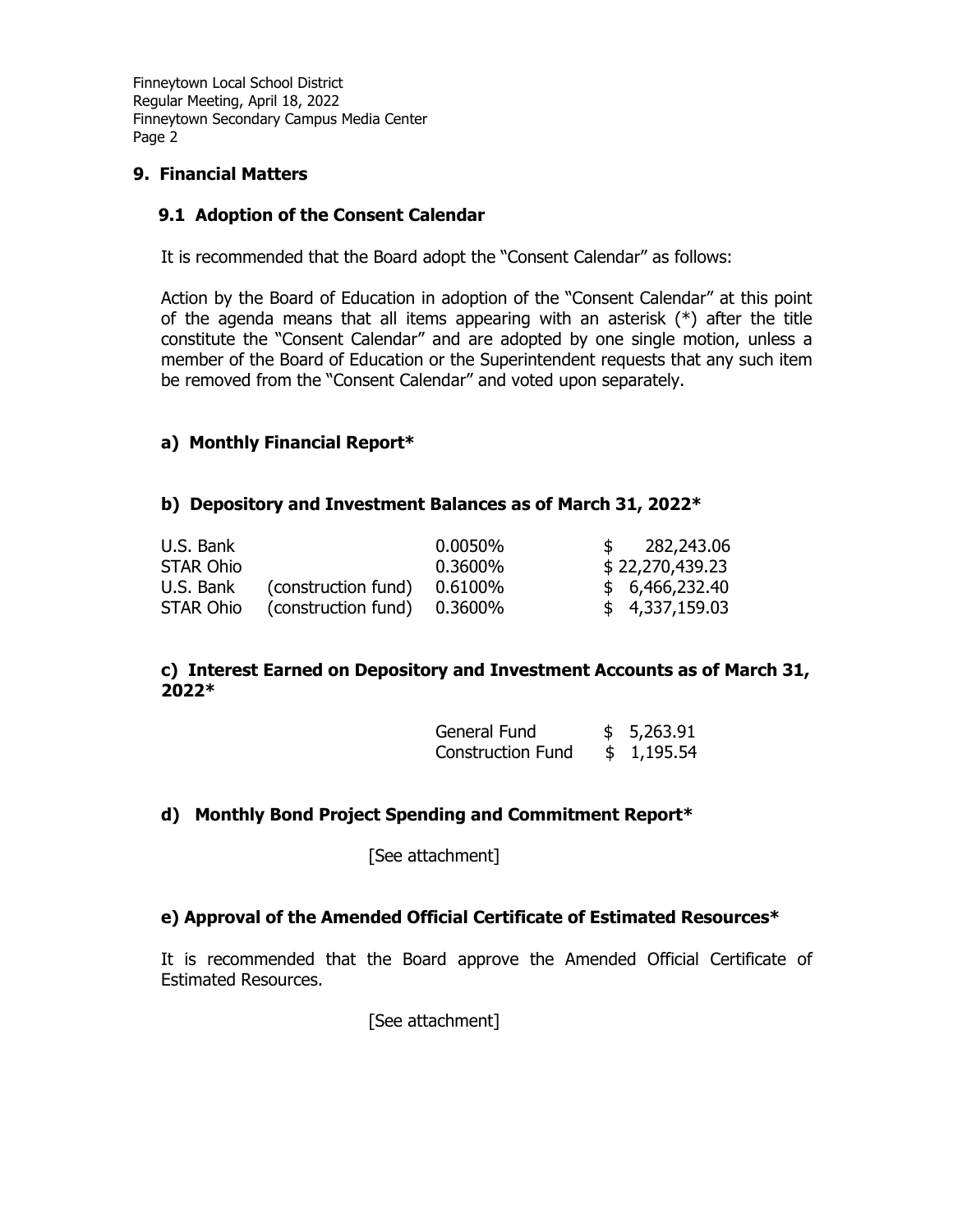### **f) Approval of Permanent Appropriation Adjustments for the 2021-22 School Year\***

It is recommended that the Board approve the following Permanent Appropriations resolution for the 2021-22 School Year:

**BE IT RESOLVED** by the Board of Education of the Finneytown Local School District, Hamilton County, Ohio, that to provide for the current expenses and other expenditures of said Board of Education, during the fiscal year, ending June 30, 2022, the following sums be and the same are hereby set aside and appropriated for the several purposes for which expenditures are to be made and during said fiscal year, as follows, viz:

|      |                                           | TOTAL     |
|------|-------------------------------------------|-----------|
|      | <b>SPECIAL REVENUE FUNDS</b>              |           |
| 401  | <b>Auxiliary Service</b>                  | $-3,000$  |
| 499. | Misc. State Grants                        | 70,090    |
|      | 572 Title I                               | 49,448    |
|      | 584 Student Support & Academic Enrichment | $-13,047$ |
| 587  | Preschool Handicap                        | $-223$    |
| 590  | <b>Improving Teacher Quality</b>          | $-3,339$  |
|      |                                           |           |
|      | <b>Total Special Revenue Funds</b>        | 99,929    |
|      |                                           |           |
|      | <b>DEBT SERVICE FUNDS</b>                 |           |
|      | 002 Bond Retirement                       | 2,038     |
|      |                                           |           |
|      | <b>Total Debt Service Funds</b>           | 2,038     |
|      |                                           |           |
|      | <b>GRAND TOTAL ALL FUNDS</b>              | 101,967   |

### **9.2 Approval of Resolution\***

It is recommended that the Board approve the following resolution:

### **RESOLUTION ACCEPTING THE AMOUNTS AND RATES AS DETERMINED BY THE BUDGET COMMISSION AND AUTHORIZING THE NECESSARY TAX LEVIES AND CERTIFYING THEM TO THE COUNTY AUDITOR**

**WHEREAS,** this Board of Education in accordance with the provisions of law has previously adopted a Tax Budget for the next succeeding fiscal year commencing July  $1<sup>st</sup>$ , 2022; and

**WHEREAS,** the Budget Commission of Hamilton County, Ohio, has certified its action thereon to this Board together with an estimate by the County Auditor of the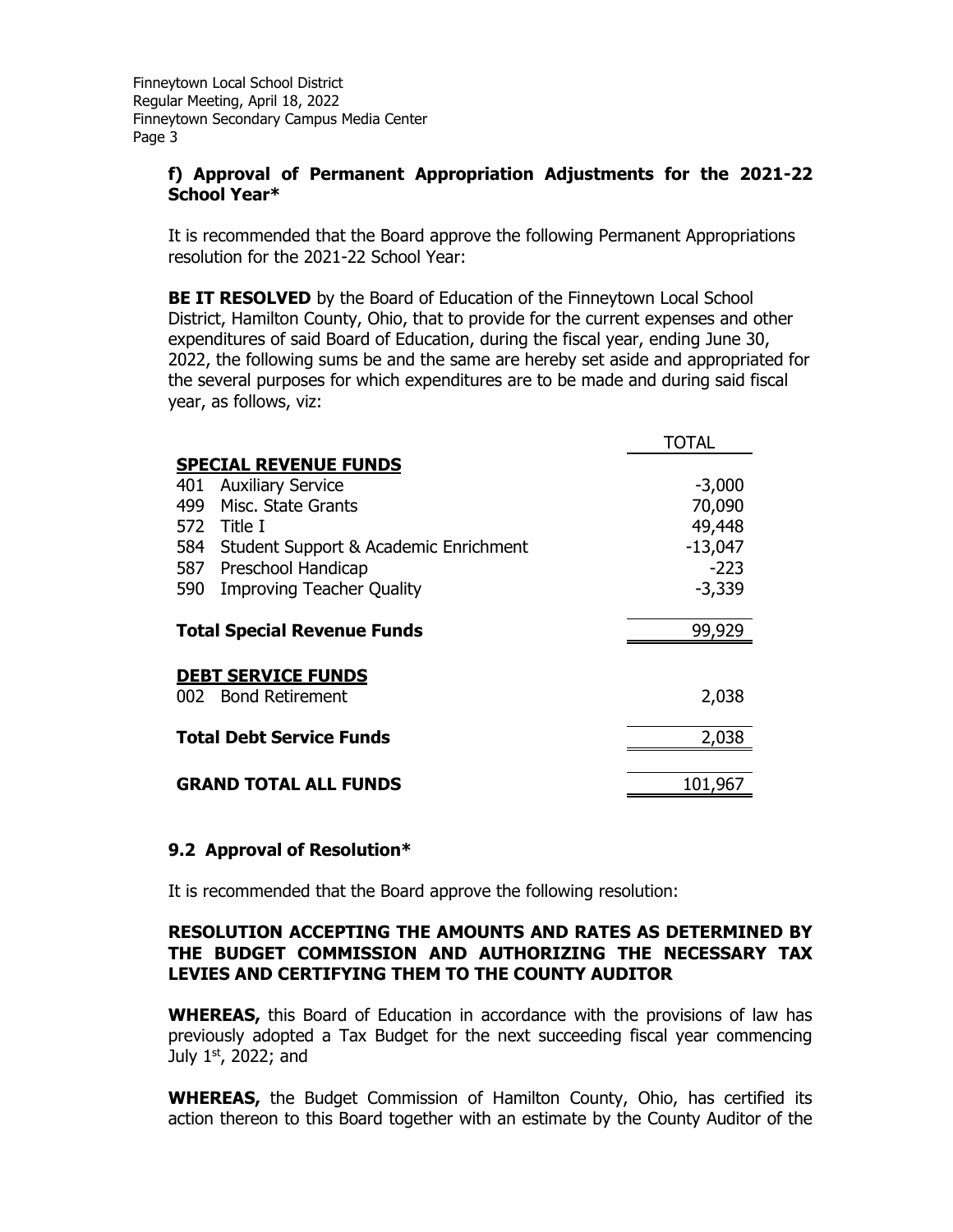> rate of each tax necessary to be levied by this Board and what part thereof is without, and what part within the ten-mill limitation; therefore be it

> **RESOLVED,** by the Board of Education of the Finneytown School District, Hamilton County, Ohio that the amounts and rates, as determined by the Budget Commission in its certification, be and the same are hereby accepted; and be it further

> **RESOLVED,** that there be and is hereby levied on the tax duplicate of said Board of Education the rate of each tax necessary to be levied within and without the ten-mill limitation as follows:

## **SCHEDULE A SUMMARY OF THE AMOUNTS REQUIRED FROM GENERAL PROPERTY TAX APPROVED BY THE BUDGET COMMISSION AND COUNTY AUDITOR'S ESTIMATED TAX RATES**

|                             | <b>Amount Approved</b><br>by the Budget<br><b>Commission Inside</b><br><b>10M Limitation</b> | Amount to be<br>Derived from<br>Levies Outside<br><b>10M Limitation</b> | Levied           | County Auditor's<br>Estimate of the<br>Tax Rate to be |                |
|-----------------------------|----------------------------------------------------------------------------------------------|-------------------------------------------------------------------------|------------------|-------------------------------------------------------|----------------|
| General Fund                | \$1,464,750                                                                                  | \$10,167,990                                                            | Outside<br>84.27 | Inside<br>6.51                                        | Total<br>90.78 |
| <b>Bond Retirement Fund</b> |                                                                                              | 2,722,500                                                               | 12.10            |                                                       | 12.10          |
|                             | Permanent Improvement Fund                                                                   | 351,077                                                                 | 2.00             |                                                       | 2.00           |
| <b>Emergency Fund</b>       |                                                                                              | 0                                                                       | 0.00             |                                                       | 0.00           |
| TOTAL                       |                                                                                              |                                                                         | 98.37            | 6.51                                                  | 104.88         |
|                             |                                                                                              |                                                                         |                  |                                                       |                |

|                               | Rate<br>Authorized<br>to be Levied | Tax Year<br>Cty Auditors<br>Estimate of the<br><b>Yield of Levy</b> | Fiscal Year<br>Cty Auditors<br>Estimate of<br><b>Yield of Levy</b> |
|-------------------------------|------------------------------------|---------------------------------------------------------------------|--------------------------------------------------------------------|
| Current Expense - Inside Mill | 6.51                               | 1,464,750                                                           | 1,464,431                                                          |
| <b>Bond Retirement</b>        | 12.10                              | 2,722,500                                                           | 2,786,996                                                          |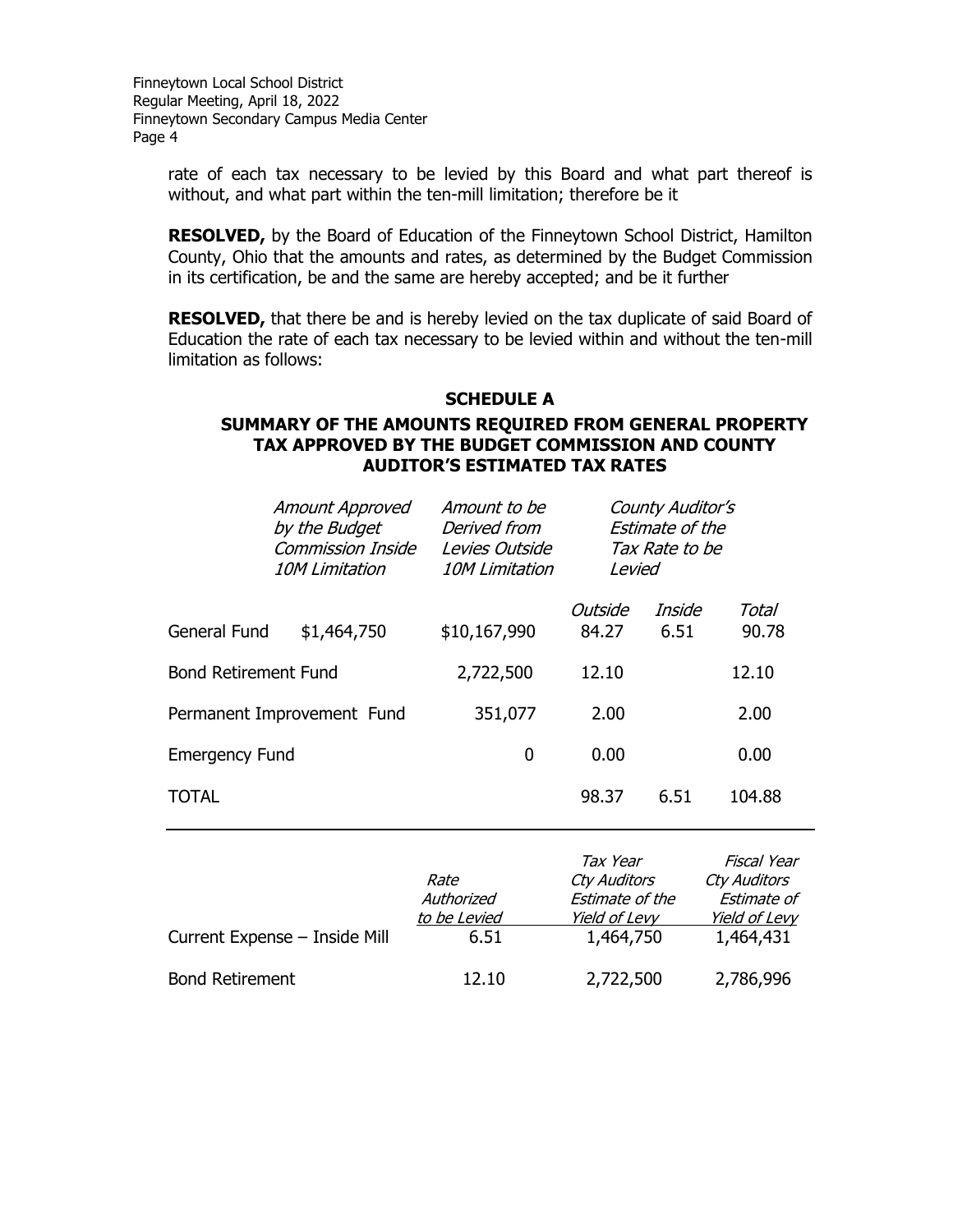# **SCHEDULE B LEVIES OUTSIDE 10 MILL LIMITATION, EXCLUSIVE OF DEBT LEVIES**

| <b>Current Expense Levies</b>                         |                                                                                                        | Period of Time                                                                                                                           | Mills                                                                         | Tax Year                                                                                                           | Fiscal Year                                                                                                        |
|-------------------------------------------------------|--------------------------------------------------------------------------------------------------------|------------------------------------------------------------------------------------------------------------------------------------------|-------------------------------------------------------------------------------|--------------------------------------------------------------------------------------------------------------------|--------------------------------------------------------------------------------------------------------------------|
| Authorized on:                                        | 3/11/69<br>6/9/70<br>11/2/76<br>6/3/80<br>11/6/84<br>5/2/89<br>11/3/92<br>11/6/01<br>11/2/04<br>5/4/10 | Continuing<br>Continuing<br>Continuing<br>Continuing<br>Continuing<br>Continuing<br>Continuing<br>Continuing<br>Continuing<br>Continuing | 23.70<br>5.82<br>3.80<br>7.90<br>5.00<br>7.95<br>6.25<br>7.95<br>7.95<br>7.95 | 1,802,475<br>442,633<br>289,004<br>727,486<br>540,577<br>991,459<br>929,547<br>1,481,603<br>1,481,603<br>1,481,603 | 1,802,152<br>442,554<br>288,953<br>727,351<br>540,472<br>991,266<br>929,360<br>1,481,292<br>1,481,292<br>1,481,292 |
| <b>TOTAL</b>                                          |                                                                                                        |                                                                                                                                          | 84.27                                                                         | 10,167,990                                                                                                         | 10,165,984                                                                                                         |
| <b>Proposed Current Expense Levy</b><br>Date of Vote: |                                                                                                        |                                                                                                                                          | 0.00                                                                          | $\mathbf 0$                                                                                                        | 0                                                                                                                  |
| <b>Emergency Tax Levies</b><br>Authorized on:         |                                                                                                        |                                                                                                                                          | 0.00                                                                          | 0                                                                                                                  | 0                                                                                                                  |
| <b>TOTAL</b>                                          |                                                                                                        |                                                                                                                                          | 0.00                                                                          | $\bf{0}$                                                                                                           | 0                                                                                                                  |
| <b>Permanent Improvement Levy</b><br>Authorized on:   | 11/3/98<br>11/5/19                                                                                     | Continuing<br>23 Years                                                                                                                   | 1.50<br>0.50                                                                  | 255,083<br>95,994                                                                                                  | 255,031<br>95,974                                                                                                  |
| Proposed on: Proposed Date of Vote #years             |                                                                                                        |                                                                                                                                          | 0.00                                                                          | $\boldsymbol{0}$                                                                                                   | 0                                                                                                                  |
| <b>TOTAL</b>                                          |                                                                                                        |                                                                                                                                          | 2.00                                                                          | 351,077                                                                                                            | 351,005                                                                                                            |

and be it further

**RESOLVED,** that the Treasurer of this Board of Education be, and is hereby directed to certify a copy of this Resolution to the County Auditor of Hamilton County.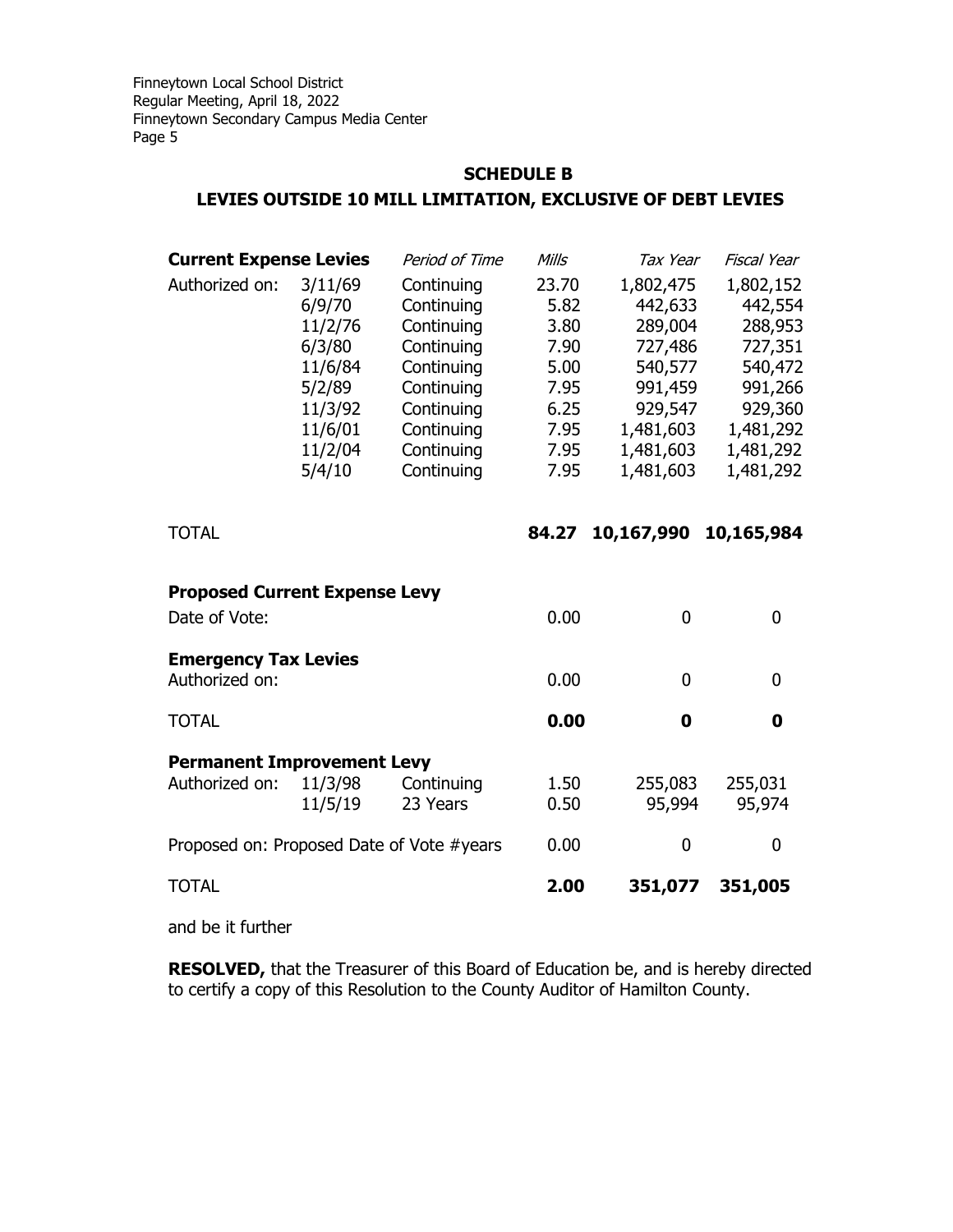### **10. Superintendent's Recommendations**

### **10.1 Adoption of the Consent Calendar**

It is recommended that the Board adopt the "Consent Calendar" as follows:

Action by the Board of Education in adoption of the "Consent Calendar" at this point of the agenda means that all items appearing with an asterisk (\*) after the title constitute the "Consent Calendar" and are adopted by one single motion, unless a member of the Board of Education or the Superintendent requests that any such item be removed from the "Consent Calendar" and voted upon separately.

### **a) Acknowledgement of Resignations\***

It is recommended that the Board acknowledge the following resignations, which have been previously accepted by the Superintendent:

| <b>Ken Corcoran</b>       | Maintenance<br>effective June 30, 2022 (retirement)                            |            |
|---------------------------|--------------------------------------------------------------------------------|------------|
| <b>Jeanette Denlinger</b> | <b>Teacher</b><br>effective May 31, 2022                                       | (personal) |
| <b>Janay Drain</b>        | Teacher<br>effective April 18, 2022 (personal)                                 |            |
| <b>Leslie Falhaber</b>    | <b>Brent School Secretary</b><br>effective June 21, 2022 (retirement)          |            |
| <b>Randy Hajer</b>        | Maintenance<br>effective June 30, 2022 (retirement)                            |            |
| <b>Lillie Healy</b>       | <b>Special Educational Assistant</b><br>effective May 27, 2022 (personal)      |            |
| <b>Rebecca Lindley</b>    | <b>Building Technology Coordinator</b><br>effective June 21, 2022 (retirement) |            |
| Kate Wilson               | Teacher<br>effective May 31, 2022 (retirement)                                 |            |

### **b) Rescission of Contract – Supplemental 2021-2022\***

It is recommended that the Board rescind the following supplemental contract, originally approved on November 15, 2021 (see item 10c):

| Deb Hartlaub |  | Co-Advisor, Whitaker Memory Book | \$365.00 |
|--------------|--|----------------------------------|----------|
|--------------|--|----------------------------------|----------|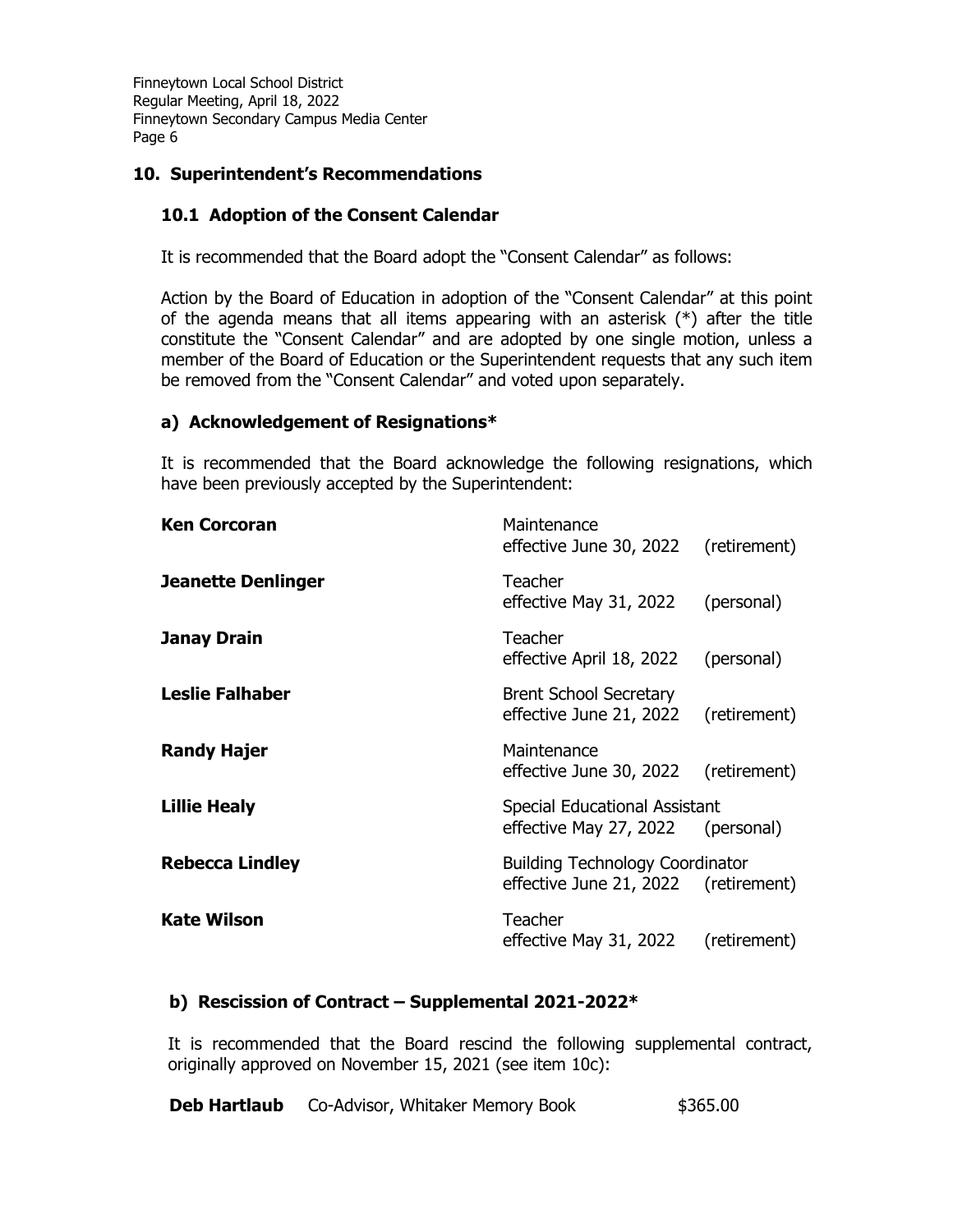## **c) Approval of Contracts – Supplemental 2021-2022\***

It is recommended that the Board approve the following supplemental contracts, effective August 1, 2021 through June 30, 2022:

| <b>Reggie Hall</b>  | Head Coach, Varsity Boys Basketball               | \$4,799.00 |
|---------------------|---------------------------------------------------|------------|
| <b>Deb Hartlaub</b> | Advisor, Whitaker Memory Book                     | \$729.00   |
| Jeff Kathman        | Asst. Coach, Varsity Softball                     | \$2,399.00 |
| <b>LaDon Nelson</b> | Head Coach, Varsity Baseball                      | \$4,991.00 |
| <b>Conner Ware</b>  | Tech. Director, Musical Theatre Production        | \$1,632.00 |
|                     | <b>Dave Wolferst</b> Head Coach, Varsity Softball | \$4,607.00 |

# **d) Approval of Contract – Supplemental 2021-2022\***

It is recommended that the Board approve the following supplemental contract, effective April 8, 2022 through June 30, 2022:

| <b>Joe Vlachos</b><br>Auditorium Manager | \$1,056.00 |
|------------------------------------------|------------|
|------------------------------------------|------------|

# **e) Approval of Family and Medical Leaves\***

It is recommended that the Board approve the following Family Medical Leave(s):

**Glenda Bedinghaus**, Special Education Assistant, beginning March 11, 2022, and continuing through approximately April 20, 2022.

**Tammy Beilke**, Teacher, beginning approximately May 4, 2022, and continuing for a maximum period of twelve weeks.

### **f) Approval of Substitute Teachers Provided by Comprehensive Substitute Solutions\***

It is recommended that the Board approve the following substitute teachers who are employed by Comprehensive Substitute Solutions and may be assigned to fill absences for the Finneytown Local School District, effective April 14, 2022:

| Babatu, Kwesi     | Bell, Danny           | Blanks, Earl    |
|-------------------|-----------------------|-----------------|
| Baker, Nadia      | Bellamah, Christopher | Blunt, Sharron  |
| Barnes, Cheryl    | Binford, Cornelia     | Brinkman, Rosa  |
| Barnes, Roosevelt | Blair, Ernetta        | Caceros, Carina |
| Barnett, Althea   | Blank, Diana          | Calhoun, Brenda |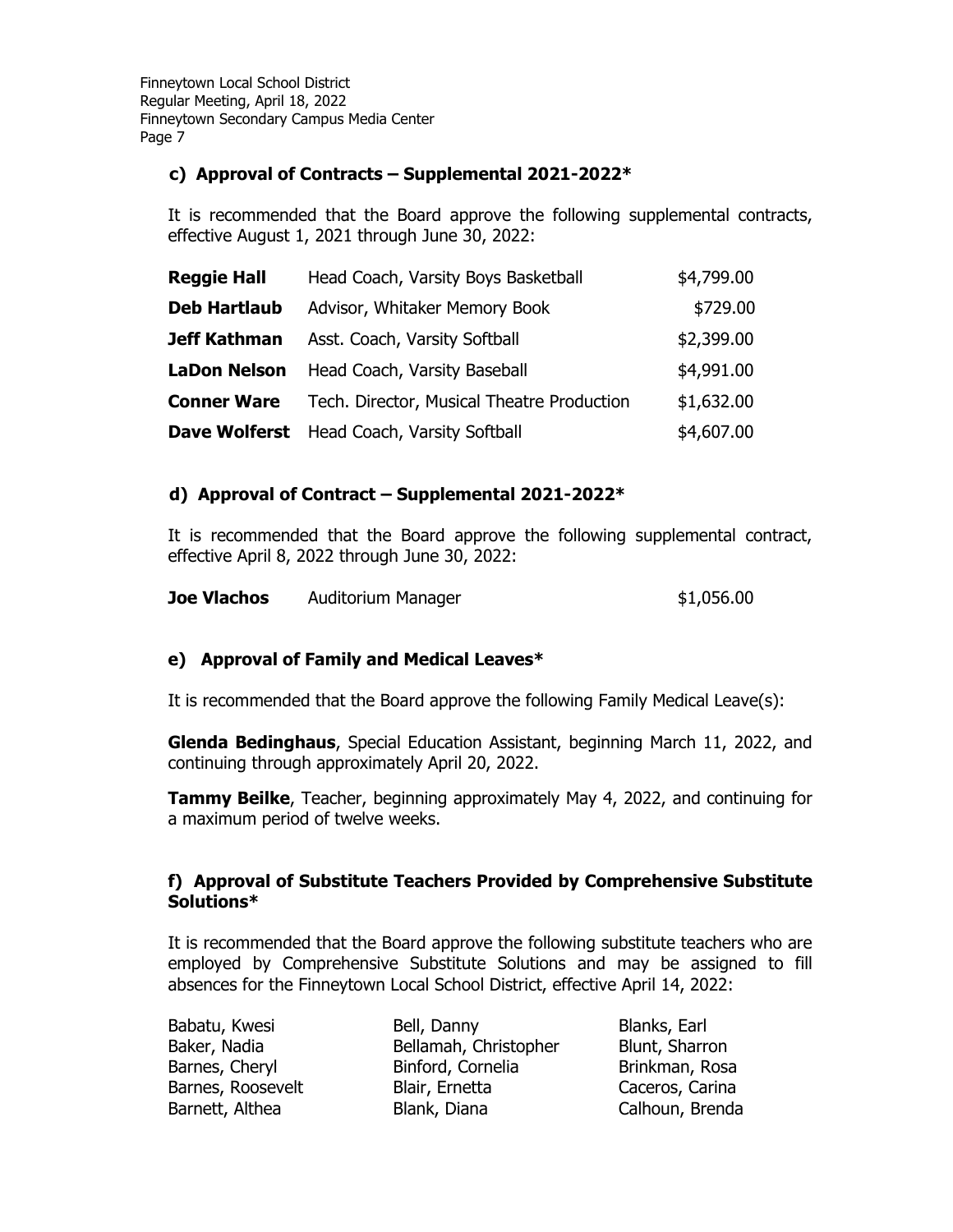Cargile, Joyce Causey, Mikal Chenault, Kennedy Colvin, Gayle Connor, Kathryn Cooper, Edward Copeland, David Crowell, Kiara Crumpley, Tanagna Cruz, Eva Curtis, Hayley Davis, Gordon Davis, Rollins Davis, Samantha Delisio, John Dietz, John Dunn, Tim Duskin, Deemiah Evans, Patricia Gaines, Queylah Gaski, Karen Giffin, David Gray, Kiara Grote, Michael Hamon, Annamarie Harris, Jordan Henderson-Pitts, DeLaine Hopkins, Samuel Howard, Latrice Hudson, Denesha Hughes Jr., George Israel, Shamauel Jackson, Dionna Jones, Adasha

Jones, Darrell Kelley-Gerton, Lisa King, Candace Laird, Maggie Leaver, Samantha Lockett, Teylar Marshall, Gwen Martin, Artis McCartney, Olivia Miller, Mari Kay Mosher, Parker Myers, Johnnie Nelson, Diamond Neri, McKenzie Nitti, Danielle Obert, Jennifer Ottesen, Lauren Padhy, Shivangi Palmore, Cori Parham, Ebony Partee Johnson, Dionne Perez, Adesina Phillips, Ciera Phipps, Marilyn Pittman, Felicia Pollington, Connie Price, Tanya Purdum, Deborah Rice, Alisha Richey, Sheila Riggins, Maurice Robinson, Marilyn Rone, Jessica Ruffner, Sara

Ryan, Samantha Salem, Duha Sandhage, Rory Schneider, Cindy Schuler, Emily Shaw, Phyllis Sithe, Adam Skidmore, Carson St.Hilaire, Melissa Staley, Jordan Stegman, Jessica Sukovaty, Holly Sullivan, Clyde Tennyson, Emma Thomas, Jenna Thomas, Mark Elijah Thrower, Edith Tubbs, Quinetta Uetrecht, Kimberly VonderHaar, Susan Walton, Ronald Ward, Melanie Weiler, Michael Wessels, Joe Whitaker, Richard Wiggs, Joanne Williams, Carla Williams, Tracey Wilson, Brooklyn Winter, Stephany Wise, Donnise Wolke, Sophia Yisrael, Nesyah Young, Raven

#### **g) Approval of Payment to Certain Staff Members\***

It is recommended that the Board approve the following statement of payment:

Staff members providing instruction and support during the district's Summer Learning Opportunity will receive payment up to, but not to exceed, \$900.00. These payments will be issued using the district's ESSER II allocation and are aligned with the Extended Learning Opportunities submitted to the Ohio Department of Education.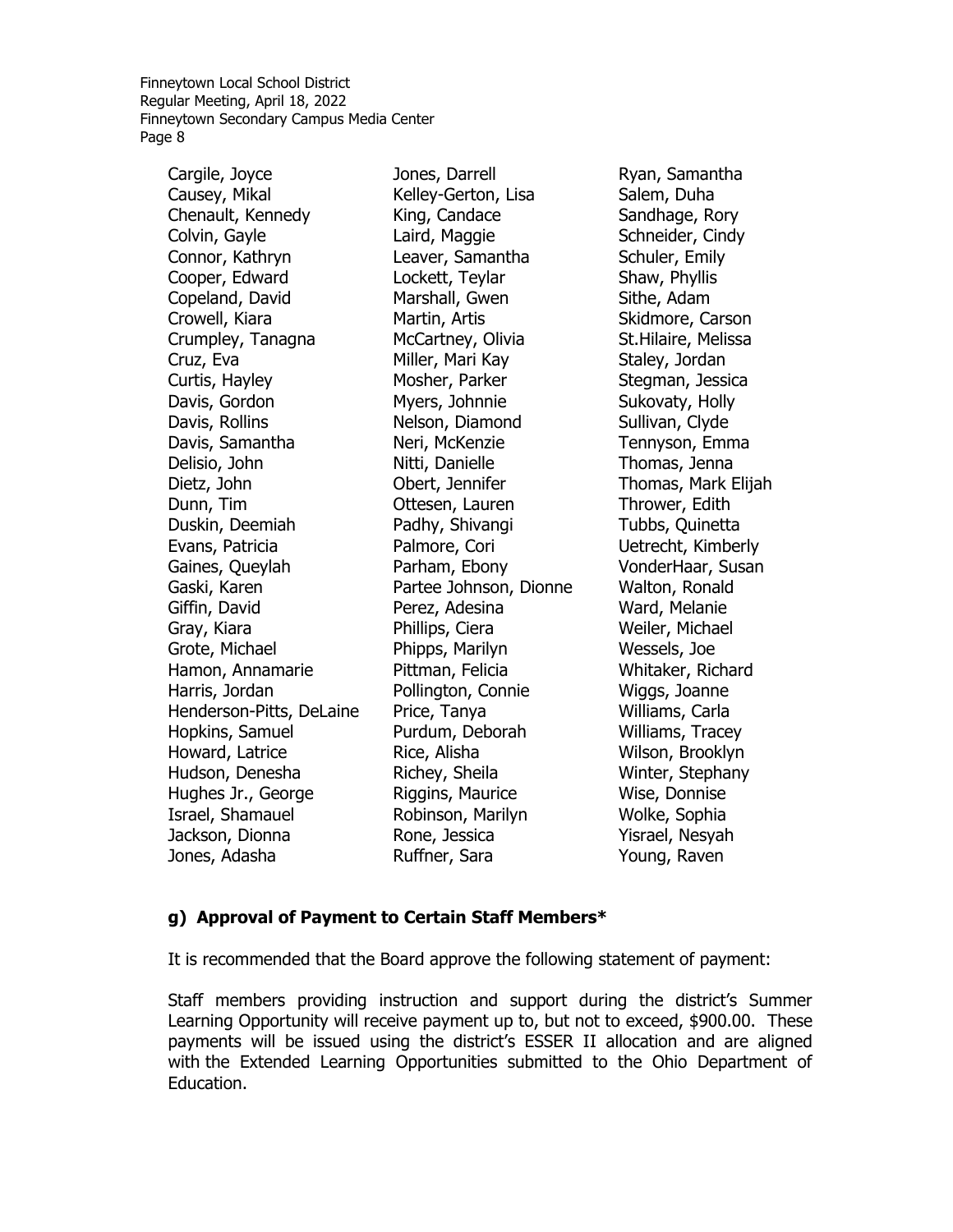# **h) Approval of Change Orders\***

It is recommended that the Board approve the following change orders for the new K-6 Elementary construction project:

### **1) Change Order #S61 – Skanska Contract**

Deduct \$19,646.90 to delete the wireless communication equipment from the Student Dining AV package. The credit includes subcontractor cost and Skanska markup.

# **2) Change Order #S62 – Skanska Contract**

Add \$7,319.45 to provide window signage per Bulletin #12, which adds reflective stickers identifying the room number at every window and at every door as required by the Springfield Township Fire Marshal.

# **i) Adoption of Resolution – Prodigy Building Solutions Contract\***

It is recommended that the Board authorize a contract with Prodigy Building Solutions, LLC ("Prodigy") for its Roofing Project at Finneytown Secondary Campus (the "Project") pursuant to O.R.C. 167.081 for contracts procured through a Regional Council of Governments.

Rationale:

1. The District has identified a need to replace the roofing system on the gymnasium at Finneytown Secondary Campus.

2. O.R.C. 167.081 allows a school district to participate in a construction contract of a Regional Council of Governments (a "COG") without the need to engage in competitive bidding. Specifically, R.C. 167.081 states that a regional council may enter into a contract that establishes a unit price for, and provides upon a per unit basis, materials, labor, services, overhead, profit, and associated expenses for the repair, enlargement, improvement, or demolition of a building or structure if the contract is awarded pursuant to a competitive bidding procedure of a multistate consortium of which the council is a member. The Board is a member of TOP-C. TOP-C is a Regional Council of Governments established under Chapter 167 of the Ohio Revised Code. As a result, Contractors procured by the Board through the cooperative purchasing program of which TOP-C is a member meet all the requirements of R.C. 167.081, by virtue of the District's membership in TOP-C.

3. Prodigy has provided a proposal for the Project in the amount of \$607,400.00, which is based on unit pricing set forth under its Cooperative Purchasing Agreement with TOP-C.

4. Additionally, the Project may be funded by federal ESSER grant funding. Accordingly, this procurement also complies with procurement requirements under 2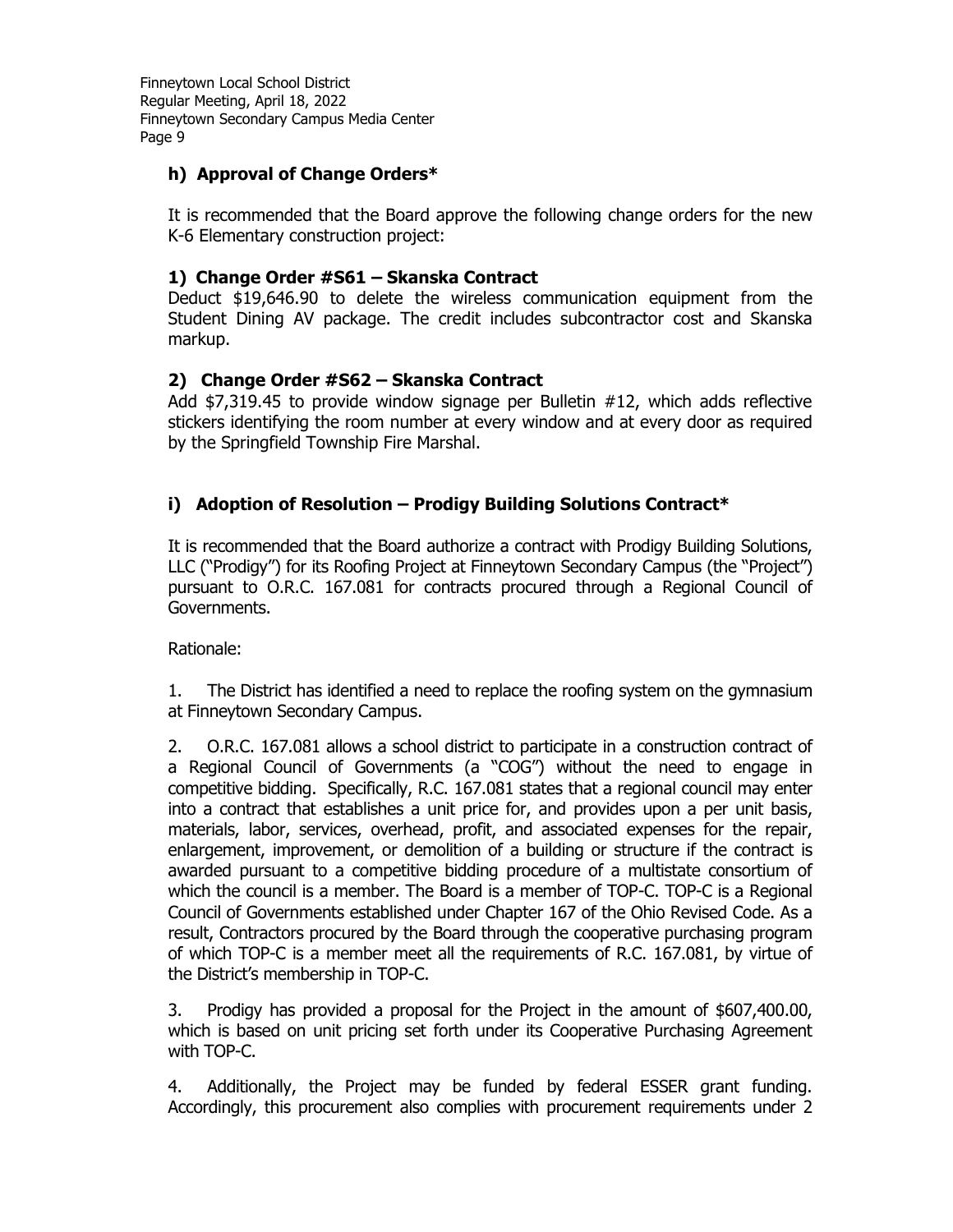CFR § 200.318(e), which encourages non-federal entities to enter into state and local intergovernmental agreements or inter-entity agreements where appropriate for procurement or use of common or shared goods and services.

5. The Superintendent recommends procuring Prodigy for the Project.

The Board of Education resolves as follows:

1. Based upon the information provided and exercising the authority given in O.R.C. 167.081, the Board authorizes the procurement of Prodigy.

2. The Board authorizes the Superintendent, Treasurer, and Board President to work with legal counsel to negotiate and execute a contract with Prodigy for the Project and to sign any related documents for the work in an amount not to exceed \$607,400.00.

# **j) Acceptance of Donation\***

It is recommended that the Board accept the following donation:

A \$588.13 cash donation to the Finneytown Local School District for Kindergarten bags from the Elementary PTA on March 7, 2022.

### **10. Review of Assignments**

### **11. Announcements**

The next regular meeting of the Finneytown Board of Education will take place on Monday, May 16, 2022 at 6:30pm in the Media Center of the Finneytown Secondary Campus, 8916 Fontainebleau Terrace, Cincinnati, OH 45231. Open forum will begin at 6:00pm.

It is the intention of the Finneytown Board of Education to rehire Randy Hajer, current Maintenance Department Employee, following his retirement. This notice serves as an announcement that the Board will accept public comments regarding this intention at the Regular Board meeting on May 16, 2022.

### **12. Executive Session**

 **In accordance with ORC 121.22(G)(3), in order to consult with an attorney for the Board of Education concerning disputes involving the Board of Education that are the subject of pending or imminent court action**